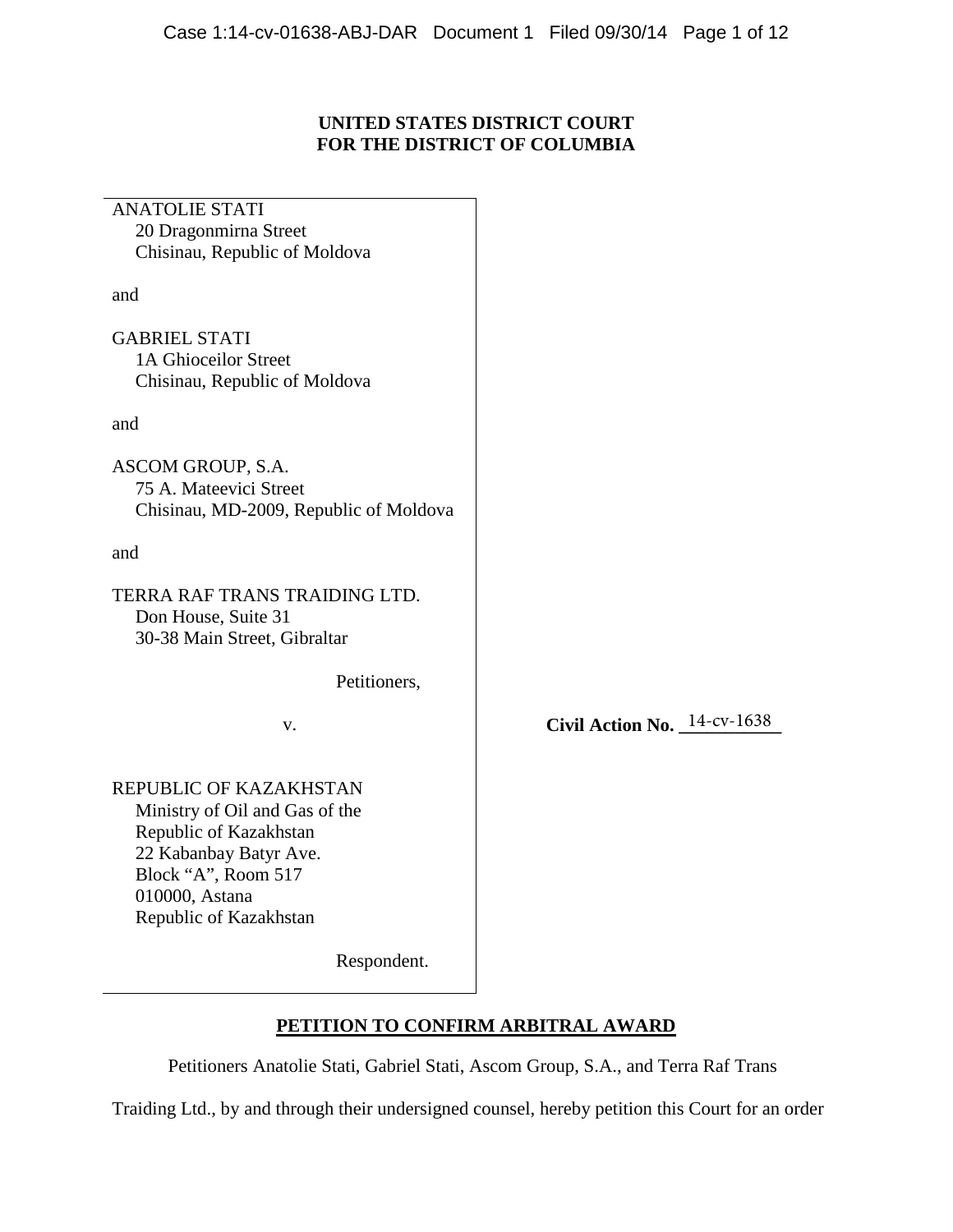# Case 1:14-cv-01638-ABJ-DAR Document 1 Filed 09/30/14 Page 2 of 12

pursuant to 9 U.S.C. § 207 (i) confirming and recognizing the final arbitral award (the "Award") rendered on December 19, 2013 in an arbitration between Petitioners and Respondent the Republic of Kazakhstan (the "ROK") pursuant to the Rules of Arbitration of the Arbitration Institute of the Stockholm Chamber of Commerce ("SCC Rules"),1 (ii) entering judgment in Petitioners' favor against the ROK in the amount of the Award with pre- and post-judgment interest and costs as provided therein and as authorized by law, plus the costs of this proceeding; and (iii) awarding Petitioners such other and further relief as this Court deems just and proper.

### **Parties, Jurisdiction and Venue**

1. Petitioners bring this summary proceeding under the United Nations Convention for the Recognition and Enforcement of Foreign Arbitral Awards (June 10, 1958), 21 U.S.T. 2517, 330 U.N.T.S. 38 (the "New York Convention") and Chapter 2 of the Federal Arbitration Act ("FAA"), 9 U.S.C. §§ 201 *et seq.*, to confirm a duly-rendered arbitration award issued in their favor against the ROK.

2. Petitioner Anatolie Stati is a natural citizen of Moldova and Romania, and resides at 20 Dragonmirna Street, Chisinau, Republic of Moldova.

3. Petitioner Gabriel Stati is a natural citizen of Moldova and Romania, and is the son of Anatolie Stati. He resides at 1A Ghioceilor Street, Chisinau, Republic of Moldova.

4. Petitioner Ascom Group S.A. ("Ascom") is a joint stock company incorporated under the laws of Moldova, with headquarters in Moldova, and located at 75 A. Mateevici Street, Chisinau, MD-2009, Republic of Moldova. Anatolie Stati owns 100% of Ascom.

5. Petitioner Terra Raf Trans Traiding Ltd. ("Terra Raf") is a limited liability

 $\overline{a}$ 

<sup>&</sup>lt;sup>1</sup> The Award is captioned as SCC Arbitration V (116/2010).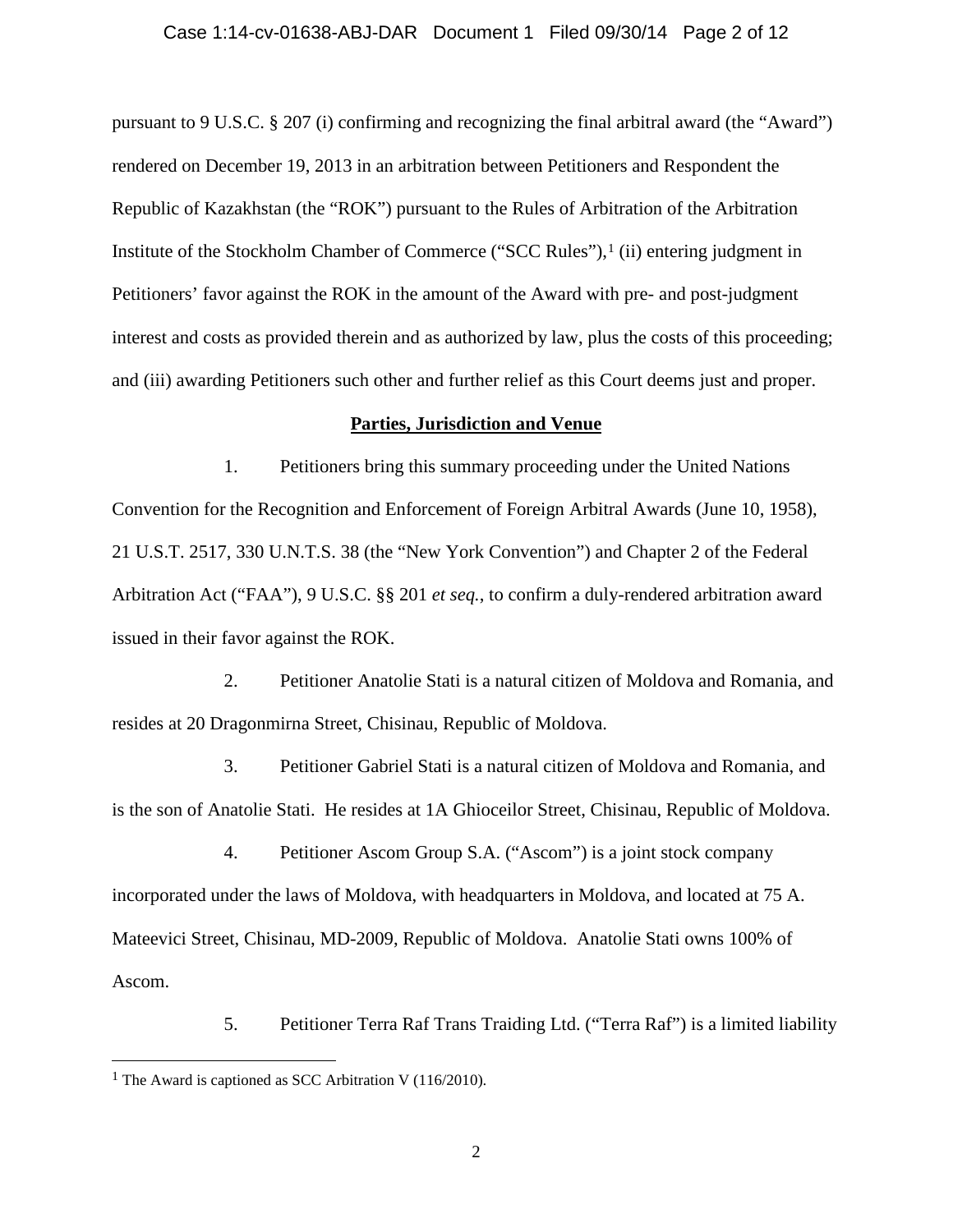# Case 1:14-cv-01638-ABJ-DAR Document 1 Filed 09/30/14 Page 3 of 12

company incorporated under the laws of Gibraltar, and is located at Don House, Suite 31, 30-38 Main Street, Gibraltar. Anatolie Stati and Gabrial Stati each own 50% of Terra Raf.

6. Respondent is the Republic of Kazakhstan and is a foreign state within the meaning of the Foreign Sovereign Immunities Act ("FSIA"), 28 U.S.C. §§ 1330, 1332, 1391(f), 1441(d), 1602-1611.

7. This Court has subject matter jurisdiction over this proceeding pursuant to 28 U.S.C. § 1330(a), as the ROK is not entitled to sovereign immunity in connection with the cause of action set forth herein. Specifically, the ROK is not immune by virtue of 28 U.S.C. § 1605(a)(6), which provides that a foreign state does not enjoy sovereign immunity in any case brought to confirm arbitration awards that "are or may be governed by a treaty or other international agreement in force in the United States calling for the recognition and enforcement of arbitral awards. Subject matter jurisdiction is also conferred pursuant to 9 U.S.C. § 203.

8. Personal jurisdiction over the ROK is expressly conferred by 28 U.S.C. § 1330(b), which provides that this Court may exercise personal jurisdiction over a foreign state in any action with respect to which the foreign state is not entitled to sovereign immunity under 28 U.S.C. §§ 1605-1607, and over which the Court has subject matter jurisdiction.

9. Venue is proper in this district pursuant to 9 U.S.C. § 204 and 28 U.S.C. §  $1391(f)(4)$ .

### **The Arbitration Agreement**

### **A. The ROK's Consent to Arbitrate**

10. The ROK consented to arbitrate its disputes with Claimants pursuant to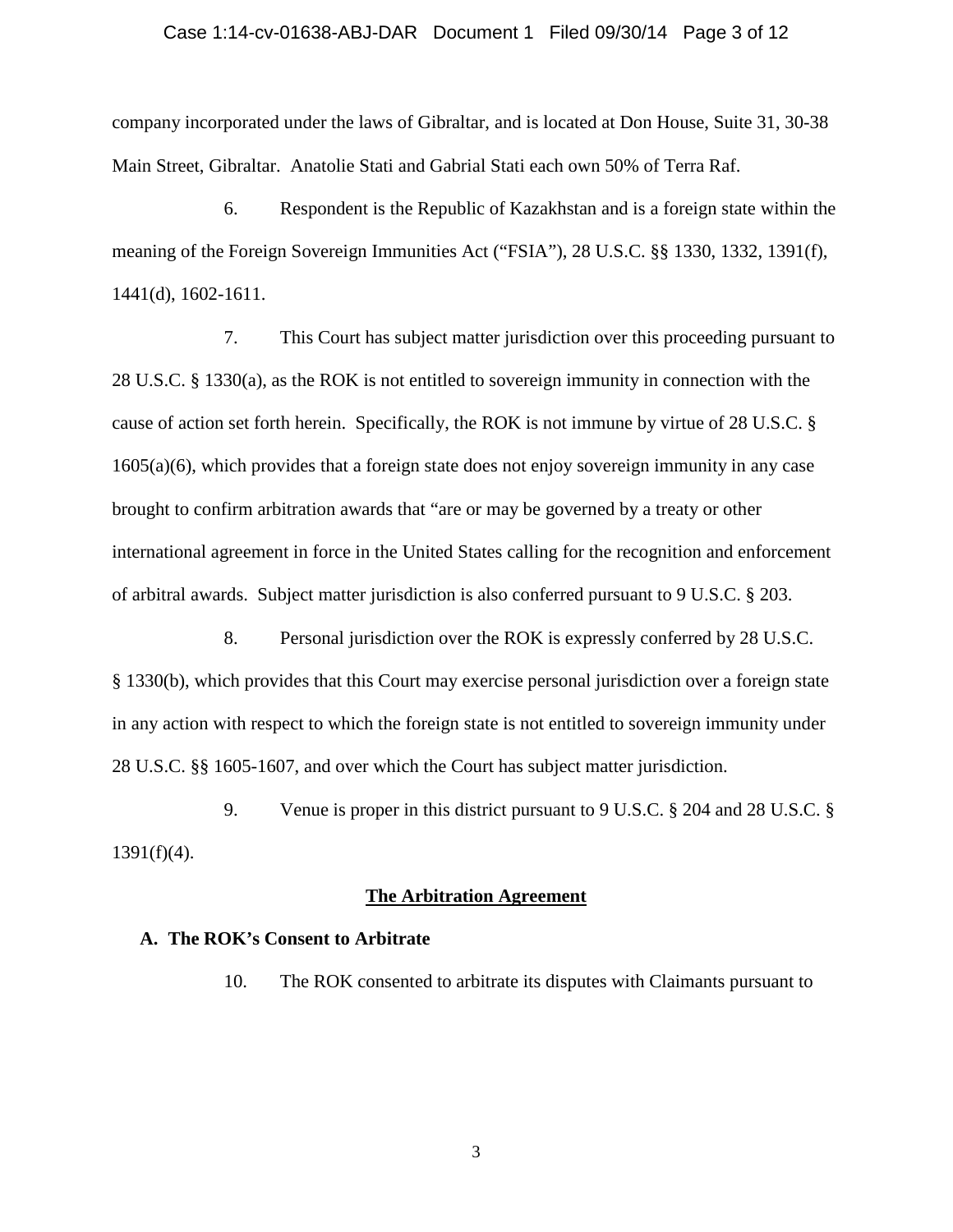the Energy Charter Treaty ("ECT").2 The arbitration agreement between the Claimants and the

ROK consists of two elements: (i) the ROK's consent contained in Article 26(3) of the ECT; and

(ii) the Claimants' consent contained in their Request for Arbitration.

11. The ROK signed the ECT on December 17, 1994 and ratified it on

October 18, 1995. The ECT entered into force in the Republic of Kazakhstan on April 16, 1998.

In accordance with Article  $1(2)$  of the ECT, the ROK is a Contracting Party to the ECT.<sup>3</sup>

12. Article 26 of the ECT entitled "Settlement of Disputes between an

Investor and a Contracting Party," provides as follows in sub-paragraph (3)(a):

(3) (a) Subject only to subparagraphs (b) and (c), each Contracting Party hereby gives its unconditional consent to the submission of a dispute to international arbitration or conciliation in accordance with the provisions of this Article.

13. Accordingly, the ROK provided its written consent to the arbitration in

ECT Article 26(3), as it is a Contracting Party to the ECT.

# **B. The Claimants' Consent to Arbitrate**

 $\overline{a}$ 

14. Moldova signed the ECT on December 17, 1994 and ratified it on June 10,

1996. The ECT entered into force in Moldova on April 16, 1998. In accordance with Article

1(2) of the ECT, Moldova is a Contracting Party to the ECT.

15. As "natural person[s] having the citizenship" of Moldova, Petitioners

Anatolie Stati and Gabriel Stati are "Investors" within the meaning of Article 1(7)(a)(i) of the

<sup>&</sup>lt;sup>2</sup> A true and correct copy of the ECT is attached as Exhibit B to the Declaration of Charlene C. Sun, dated September 30, 2014 ("Sun Decl.").

<sup>3</sup> Article 1(2) of the ECT provides that a "Contracting Party" means "a state or Regional Economic Integration Organization which has consented to be bound by this Treaty and for which the Treaty is in force."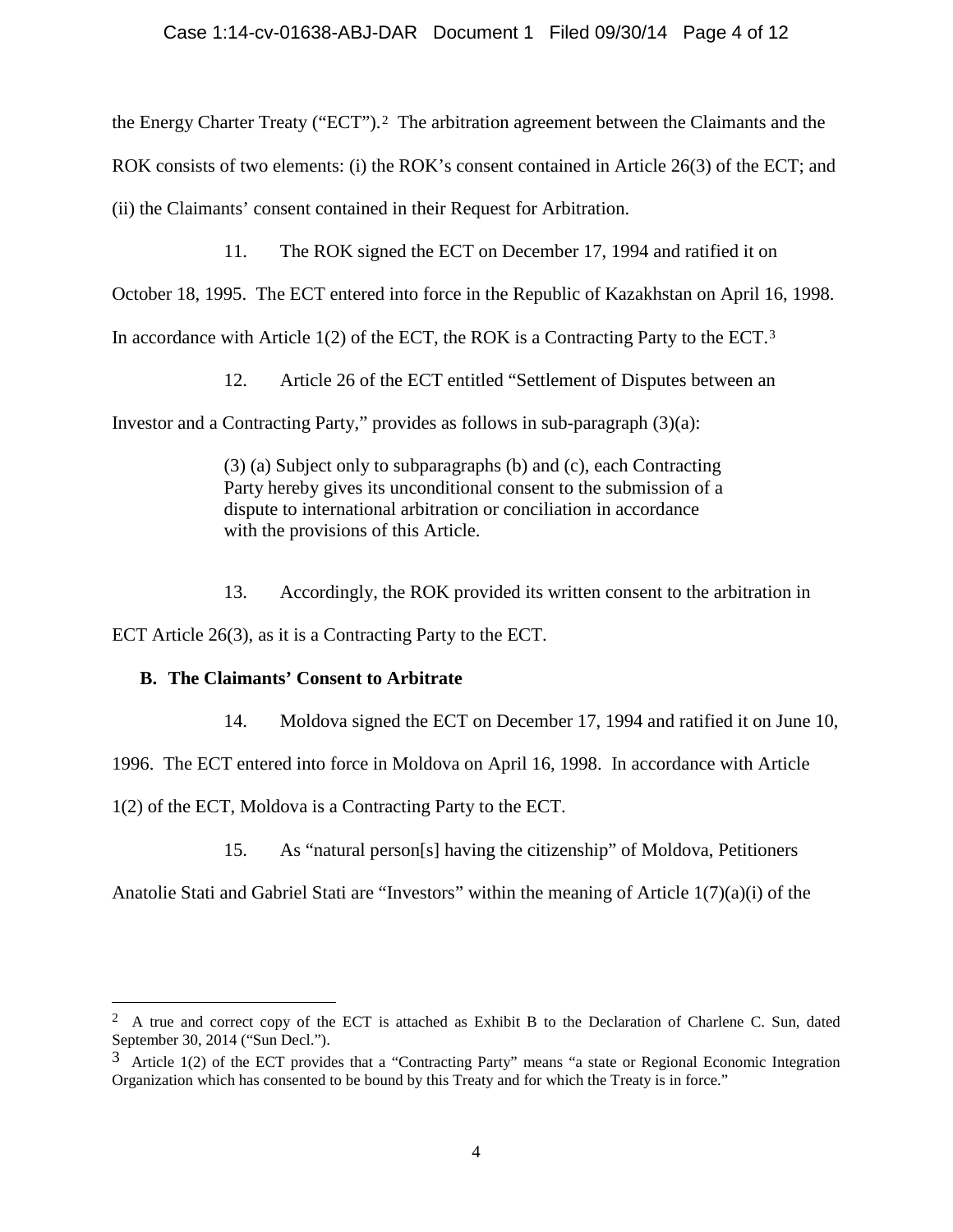ECT.4

 $\overline{a}$ 

16. As "a company or other organization organized in accordance with the law applicable in" Moldova, Petitioner Ascom is likewise an "Investor" within the meaning of Article  $1(7)(a)(ii)$  of the ECT.

17. As determined by the Tribunal, Petitioner Terra Raf is also an "Investor" under the ECT, as it is a company organized in accordance with the law of Gibraltar, which is a part of the European Community, which is itself party to the ECT. Award, Sun Decl. Ex. A, ¶ 746.

18. As "Investors" under Article 1(7) of the ECT, Petitioners' investment-

based claims against the ROK were properly submitted to arbitration in accordance with the ECT, and the Tribunal properly found that it had jurisdiction over Petitioners' claims.

19. Articles  $26(2)(c)$  and  $26(4)(c)$  of the ECT provide that an Investor may

elect to submit a dispute for resolution through arbitration under the Arbitration Institute of the

Stockholm Chamber of Commerce. The Investor is required to provide its consent in writing.<sup>5</sup>

20. The Claimants provided their written consent to the Arbitration in ¶ 94 of

their Request for Arbitration dated July 26, 2010 in the following terms:

Claimants hereby consent to arbitration under the ECT and elect to submit this dispute to the Arbitration Institute of the Stockholm Chamber of Commerce in accordance with Article 26(4)(c) of the

<sup>4</sup> Article 1(7) of the ECT provides, in pertinent part, that an "Investor" means "with respect to a Contracting Party," "(i) a natural person having the citizenship or nationality of or who is permanently residing in that Contracting Party in accordance with its applicable law," or "(ii) a company or other organization organized in accordance with the law applicable in that Contracting Party."

<sup>5</sup> *See* ECT, Article 26(4)(c) ("In the event that an Investor chooses to submit the dispute for resolution under subparagraph  $(2)(c)$ , the Investor shall further provide its consent in writing for the dispute to be submitted to ... [arbitration pursuant to the SCC Rules]."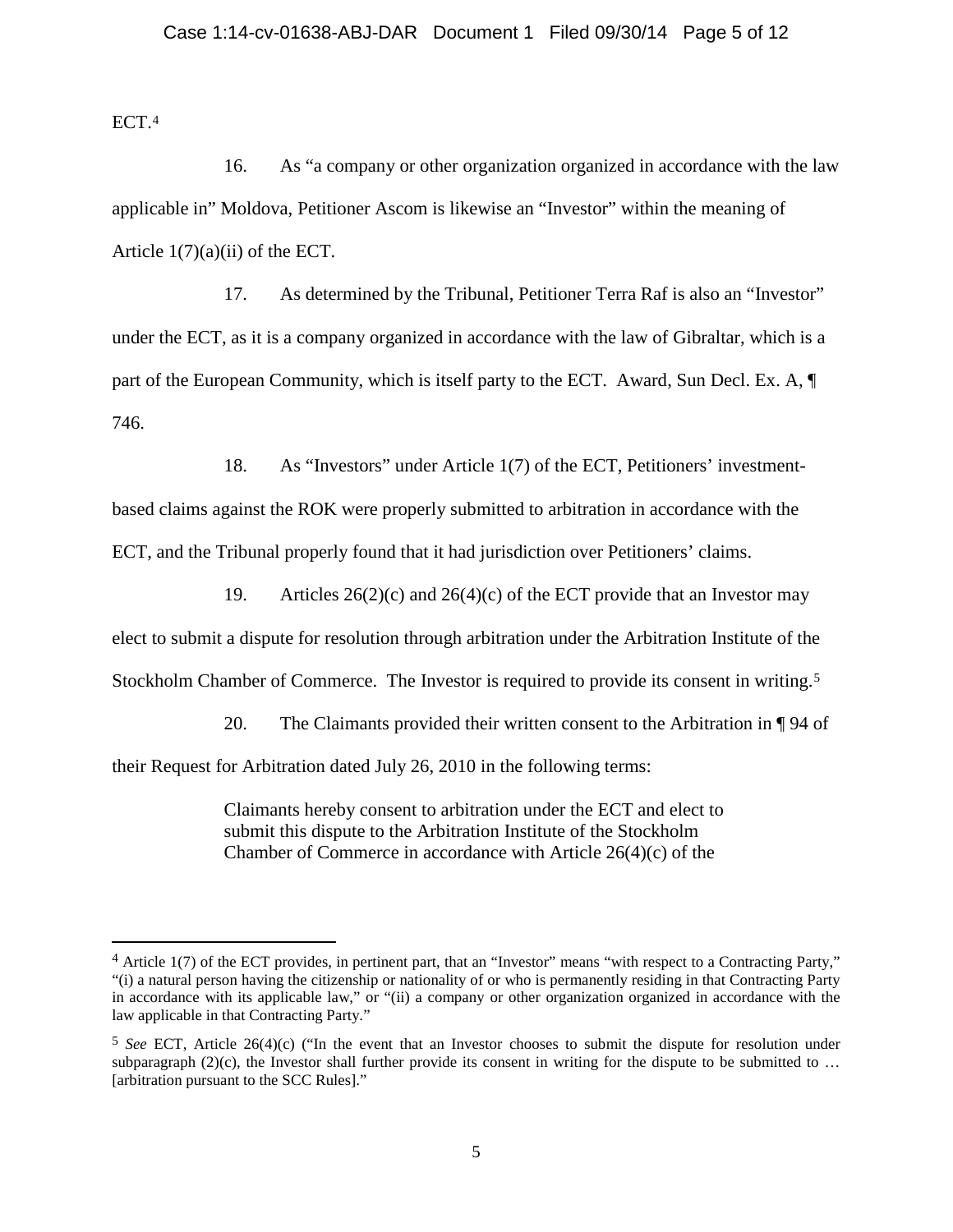ECT.<sup>6</sup>

 $\overline{a}$ 

# **The Arbitration**

21. Petitioners commenced the arbitration at issue herein by serving a Request for Arbitration on the ROK on July 26, 2010. The Request for Arbitration invoked Article  $26(4)(c)$  of the ECT. That Article permits the submission of disputes under the ECT to arbitration "under the Arbitration Institute of the Stockholm Chamber of Commerce."

22. The arbitration was seated in Stockholm, Sweden, and proceeded in accordance with the SCC Rules, as provided by the ECT. The selection of the arbitral tribunal was completed on September 28, 2010, and consisted of Professor Karl-Heinz Bockstiegel (Chairman), David R. Haigh, QC (appointed by Petitioners), and Professor Sergei Lebedev (appointed by the Arbitration Institute of the Stockholm Chamber of Commerce).

23. The ROK was competently represented by counsel in the arbitration, first by attorneys from Curtis, Mallet-Prevost, Colt & Mosle LLP, and then by attorneys from Norton Rose Fulbright LLP and Winston & Strawn. The ROK participated in all aspects of the arbitration: it submitted a statement of defense, a rejoinder on jurisdiction and liability, a rejoinder memorial on quantum, and two post-hearing briefs, and it presented numerous witnesses and experts who gave testimony and submitted witness statements.

24. The tribunal conducted the hearing on jurisdiction and liability at the ICC Hearing Centre in Paris, France from October 1-8, 2012, during which the tribunal heard testimony from both Petitioners' and Respondent's witnesses.

25. The tribunal conducted the hearing on quantum at the ICC Hearing Centre

<sup>6</sup> *See* Request for Arbitration, Sun Decl. Ex. C, at ¶ 94 ("Claimants hereby consent to arbitration under the ECT and elect to submit this dispute to the Arbitration Institute of the Stockholm Chamber of Commerce in accordance with Article  $26(4)(c)$  of the ECT.").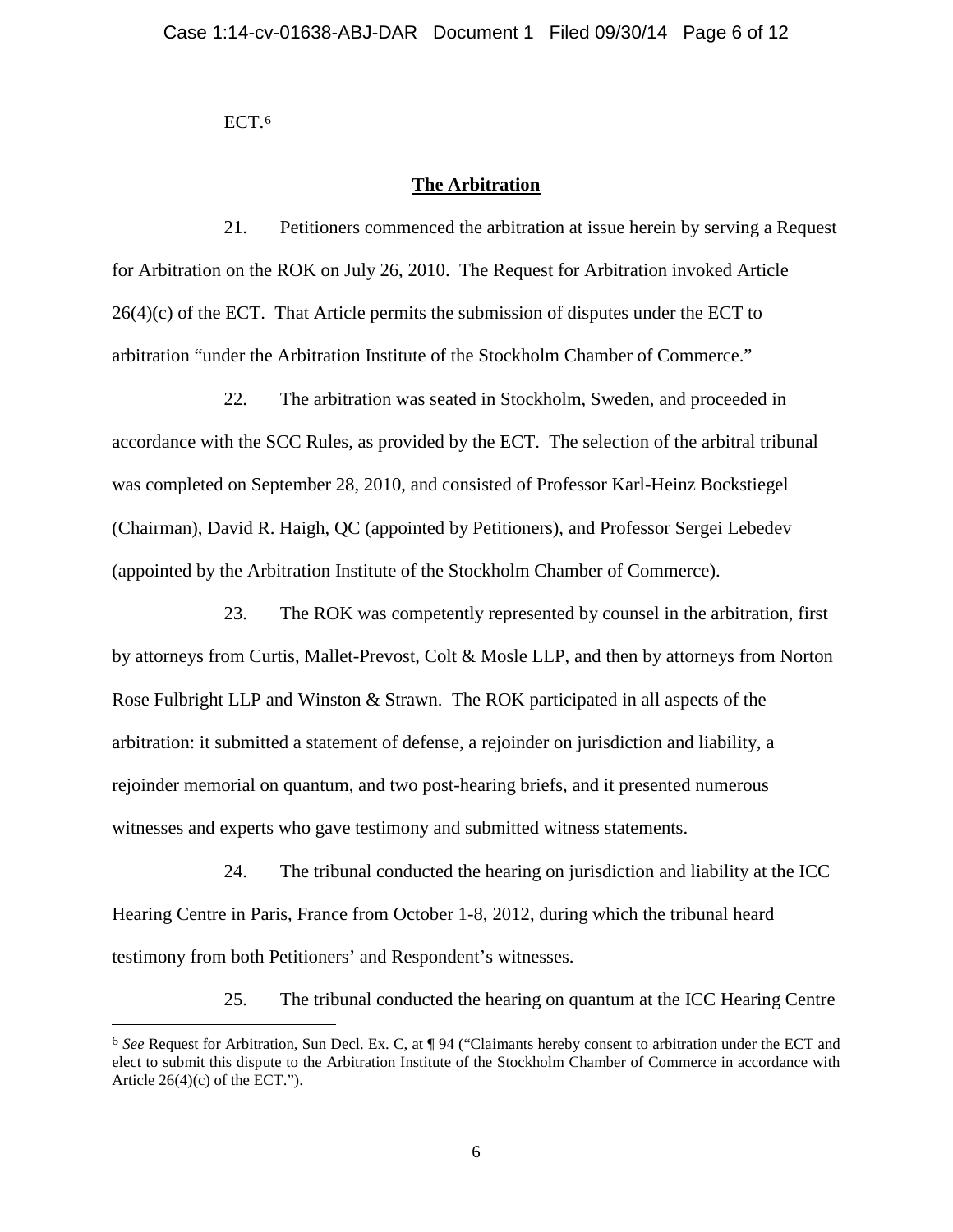#### Case 1:14-cv-01638-ABJ-DAR Document 1 Filed 09/30/14 Page 7 of 12

in Paris, France from January 28-31, 2013, during which the tribunal heard testimony from both Petitioners' and Respondent's witnesses.

26. The tribunal conducted a final hearing at the ICC Hearing Centre in Paris, France on May 2-3, 2013, during which the tribunal heard expert testimony from both parties' experts and closing arguments.

27. The tribunal issued the Award on December 19, 2013. The Award found that the ROK had violated its obligations under the ECT with respect to Petitioners' investments, found the ROK liable to Petitioners in the amount of US\$ 497,685,101.00, plus pre-award interest at the 6-month U.S. Treasury Bill rate from April 30, 2009 until the date of payment compounded semi-annually, and further awarded 50% of Petitioners' fees in the arbitration in the amount of US\$ 8,975,496.40. In total, the Award requires the ROK to pay to Petitioners approximately US\$ 506,660,597.40 plus compound interest as set forth in the Award. The Petition seeks confirmation of the Award by this Court. A true and correct copy of the Award is attached as Exhibit A to the Sun Declaration.

#### **Summary of the Dispute**

28. Petitioners began investigating investment opportunities in Kazakhstan in 1999. Petitioners' investments in Kazakhstan's natural hydrocarbon resources sector began with their purchase of controlling shares of two Kazakh companies, Kazpolmunay LLP ("KPM") and Tolkynneftagaz LLP ("TNG").

29. On December 9, 1999, Petitioner Ascom purchased a 62% share in KPM, a closed joint stock company, which owned the subsoil use rights to the Borankol oil field pursuant to Contract 305 on Exploration and Extraction of Hydrocarbons at the "Borankol" deposit (Mangystau Oblast), executed between the Agency of the Republic of Kazakhstan on

7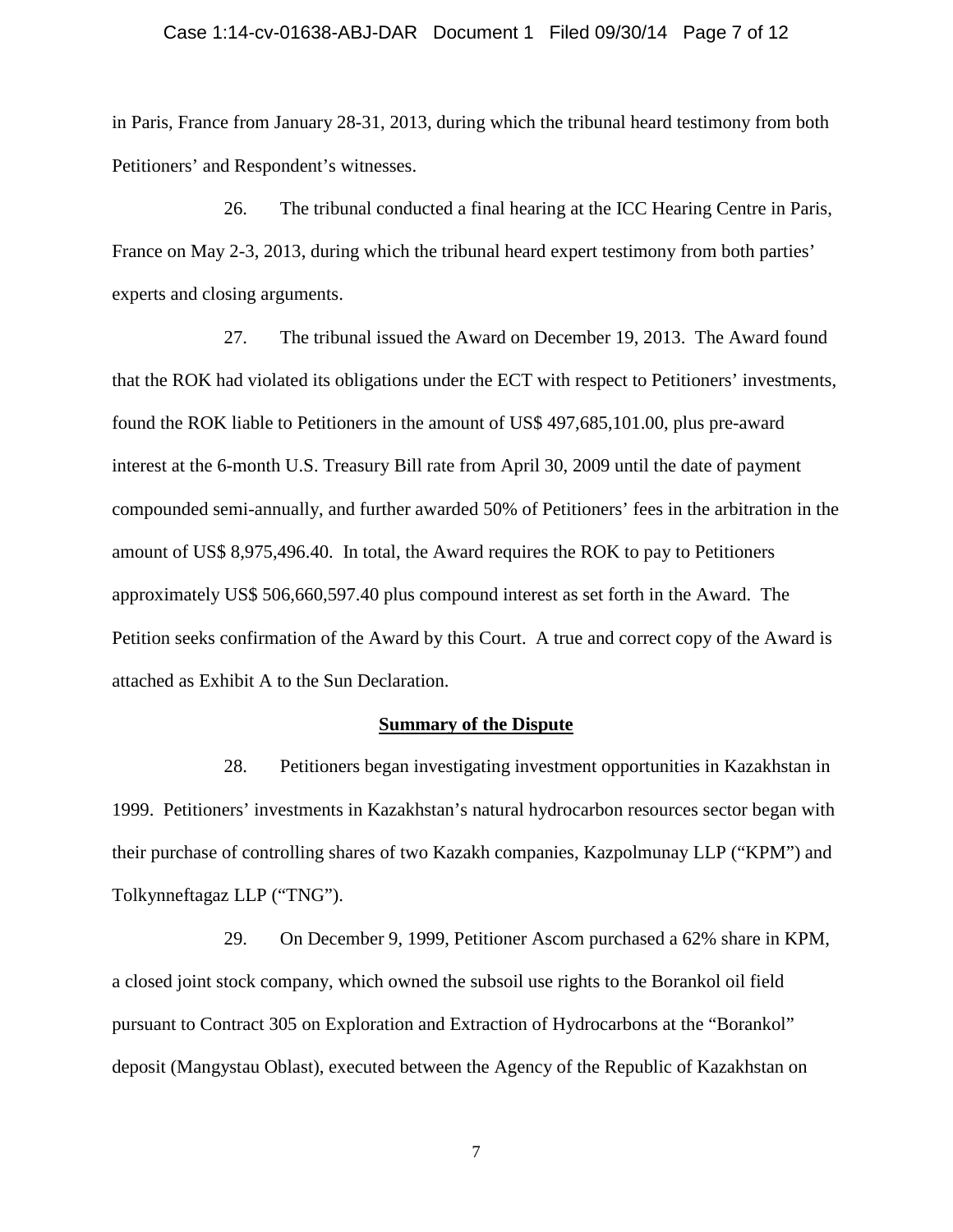#### Case 1:14-cv-01638-ABJ-DAR Document 1 Filed 09/30/14 Page 8 of 12

Investments and KPM, and dated 30 March 1999.

30. On May 17, 2000, Petitioners acquired a 75% interest in TNG, a Kazakh company that owned the subsoil use rights to the Tolkyn gas field and the Tabyl exploration block ("Tabyl Block") pursuant to Contracts 210 and 302 on Exploration and Extraction of Hydrocarbons at the "Tolkyn" deposit and the Tabyl Block (Mangystau Oblast), executed between the Agency of the Republic of Kazakhstan on Investments and TNG, and dated 12 August and 31 July 1998, respectively.

31. Through a series of subsequent transactions, Ascom came to own 100% of KPM, and Terra Raf came to own 100% of TNG. As of July 2000, Petitioners, through their ownership of KPM and TNG, were the operators for both the Borankol and Tolkyn fields, as well as the Tabyl Block.

32. Beginning around 2001, KPM and TNG invested substantial sums of money developing the Borankola and Tolkyn fields, and exploring the Tabyl Block. They conducted seismic evaluations, drilled and recompleted numerous wells, and built significant infrastructure for processing, storing, and transporting hydrocarbons. In addition, TNG commenced construction of a state-of-the-art liquefied petroleum gas ("LPG") plant to extract valuable liquid hydrocarbons from natural gas. In total, Petitioners invested (or reinvested) more than \$1 billion in developing these previously-idle oil and gas fields, which employed numerous local citizens, supplied revenue to the Kazakh treasury, and greatly contributed to the overall development of the region.

33. Beginning in October of 2008, just as those investments had begun to mature and generate significant returns, the ROK began a campaign of intimidation and harassment apparently intended to pressure Petitioners into selling their investments to the state-

8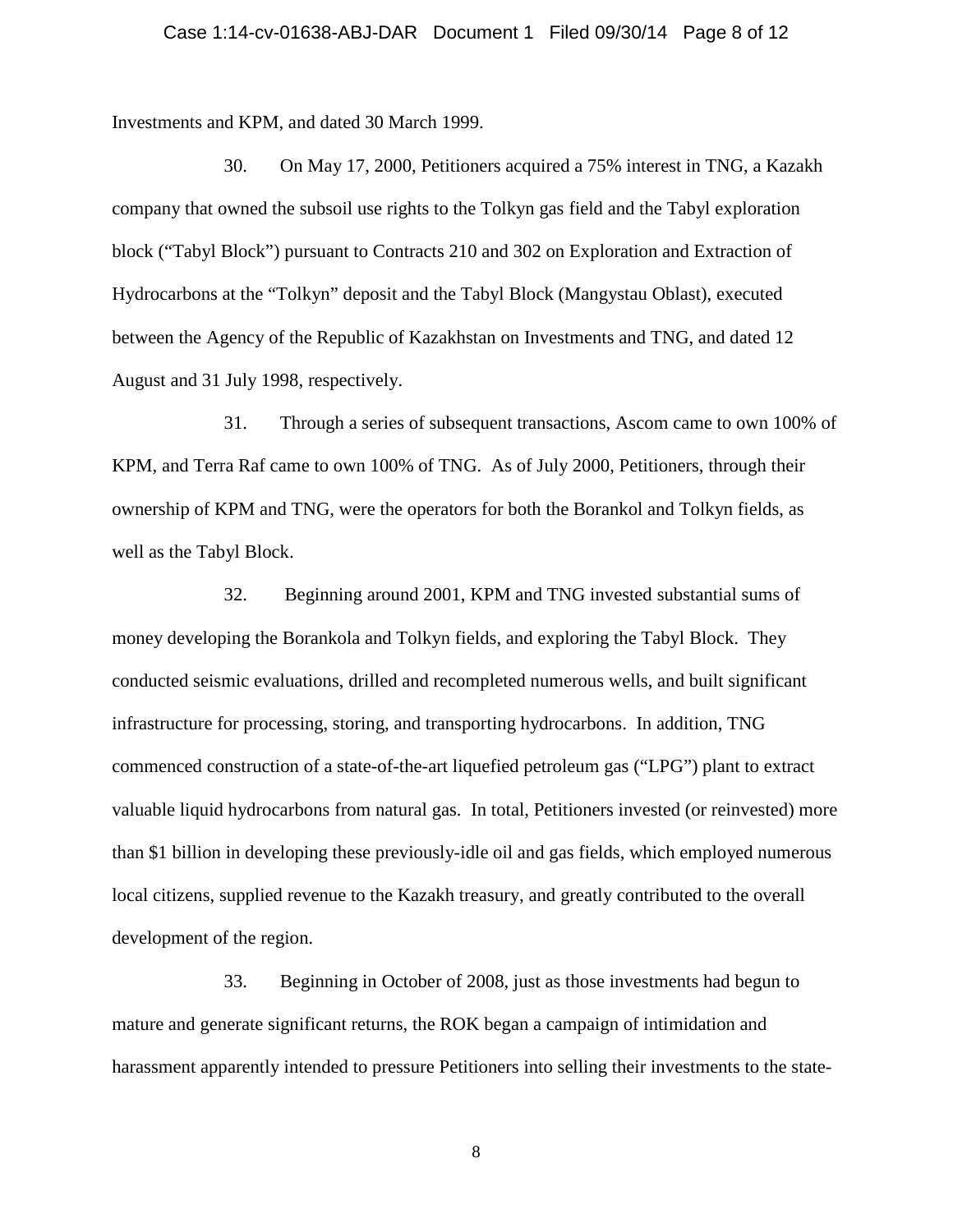# Case 1:14-cv-01638-ABJ-DAR Document 1 Filed 09/30/14 Page 9 of 12

owned oil company KazMunaiGas at a substantially depreciated price. Among its numerous harassing actions, the ROK:

- Baselessly and publicly accused Petitioners of committing fraud and forgery in their acquisition of TNG, which impaired their credit rating and clouded their title to TNG;
- Levied more than \$70 million in baseless back taxes against both companies;
- Arrested and prosecuted KMG's general manager for the purported crime of "illegal entrepreneurial activity," based on KMG's alleged failure to have the correct license to operate a gathering pipeline (which it had operated for years with no objection), ultimately sentencing him to four years in prison and imposing a fine of US\$ 145 million on KPM (even though it had not been charged with any crime); and
- Ultimately, seized all of the assets KPM and TNG outright, under the pretext of several baseless and minor alleged breaches of the Subsoil Use contracts.

34. Based on these actions, the Request for Arbitration alleged several claims under the ECT, including a denial of fair and equitable treatment of Claimants' investments in Kazakhstan. The tribunal issued the Award on December 19, 2013.

35. On jurisdiction, the tribunal found that (i) it had jurisdiction over the Petitioners' claims because the parties had consented in the ECT to arbitration before the SCC, (ii) the Petitioners were investors who had made investments within the meaning of the ECT, and (iii) all other conditions to jurisdiction were met. Award, Sun Decl. Ex. A, ¶¶ 709, 747, 813,

9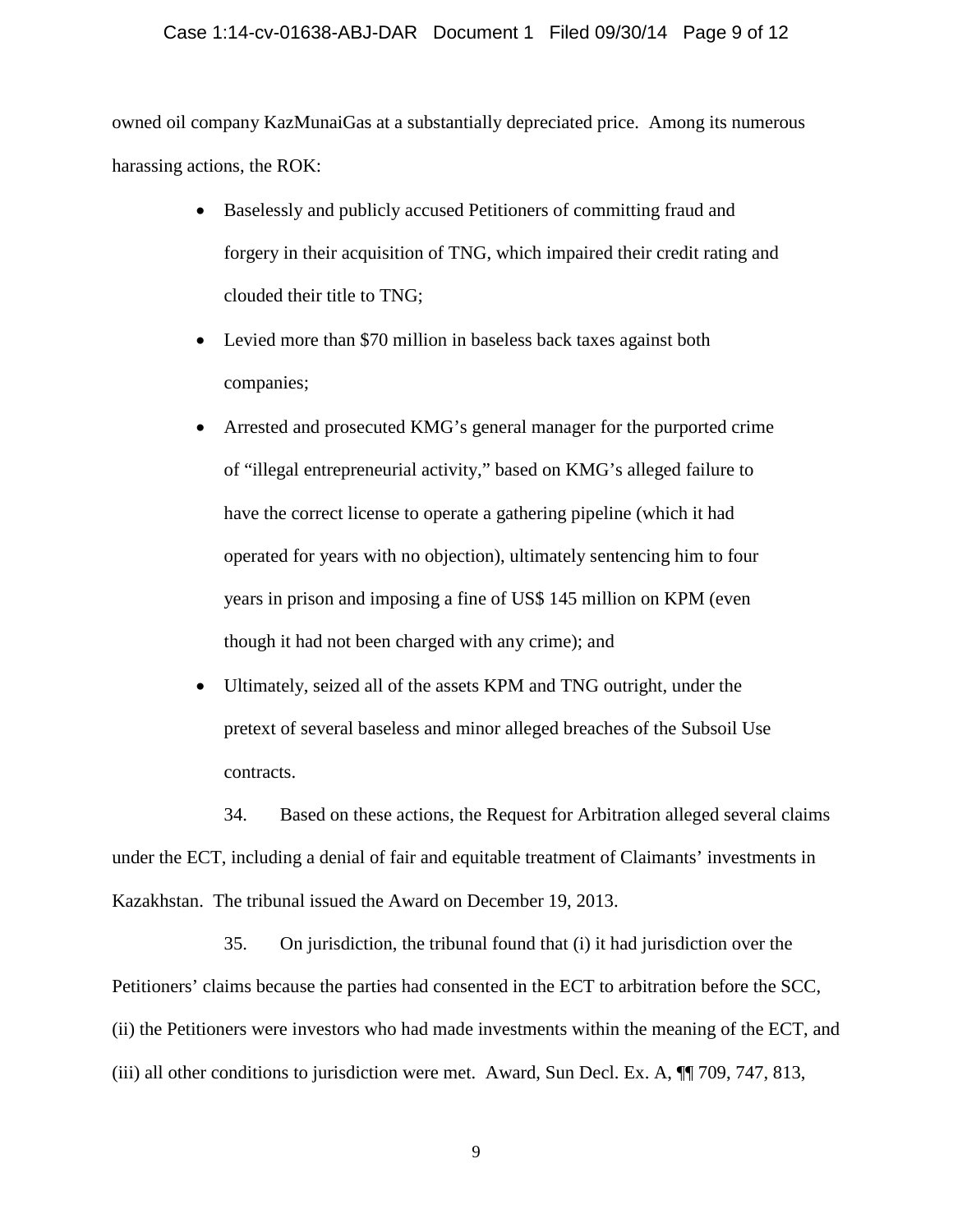830, and 841.

36. On liability, the tribunal found, among other things, that the ROK's actions, taken together, "constituted a string of measures of coordinated harassment by various institutions of Respondent" that "must be considered as a breach of the obligation to treat investors fairly and equitably, as required by Art. 10(1) ECT." Id. at ¶ 1095.

37. Article 40 of the SCC Rules expressly provides that "[a]n award shall be

final and binding on the parties when rendered. By agreeing to arbitration under these Rules, the

parties undertake to carry out any award without delay."

38. Moreover, Article 26(8) of the ECT expressly provides that:

The awards of arbitration, which may include an award of interest, shall be final and binding upon the parties to the dispute. An award of arbitration concerning a measure of a sub-national government or authority of the disputing Contracting Party shall provide that the Contracting Party may pay monetary damages in lieu of any other remedy granted. Each Contracting Party shall carry out without delay any such award and shall make provision for the effective enforcement in its Area of such awards.

39. Despite these requirements, and Petitioners' demand that the ROK satisfy

the Award, the ROK has not made any payment to Petitioners under the Award.

### **Cause of Action**

40. Petitioners repeat and reallege the allegations in paragraphs 1 through 39

as if set forth fully herein.

41. The arbitration agreement set forth herein at paragraphs 10 through 20

constitutes "an agreement in writing" within the meaning of Article II(2) of the New York

Convention. *See* ECT, Article 26(5)(a)(ii) ("The consent given in paragraph (3) together with

the written consent of the Investor given pursuant to paragraph (4) shall be considered to satisfy

the requirement for ... an 'agreement in writing' for purposes of article II of the United Nations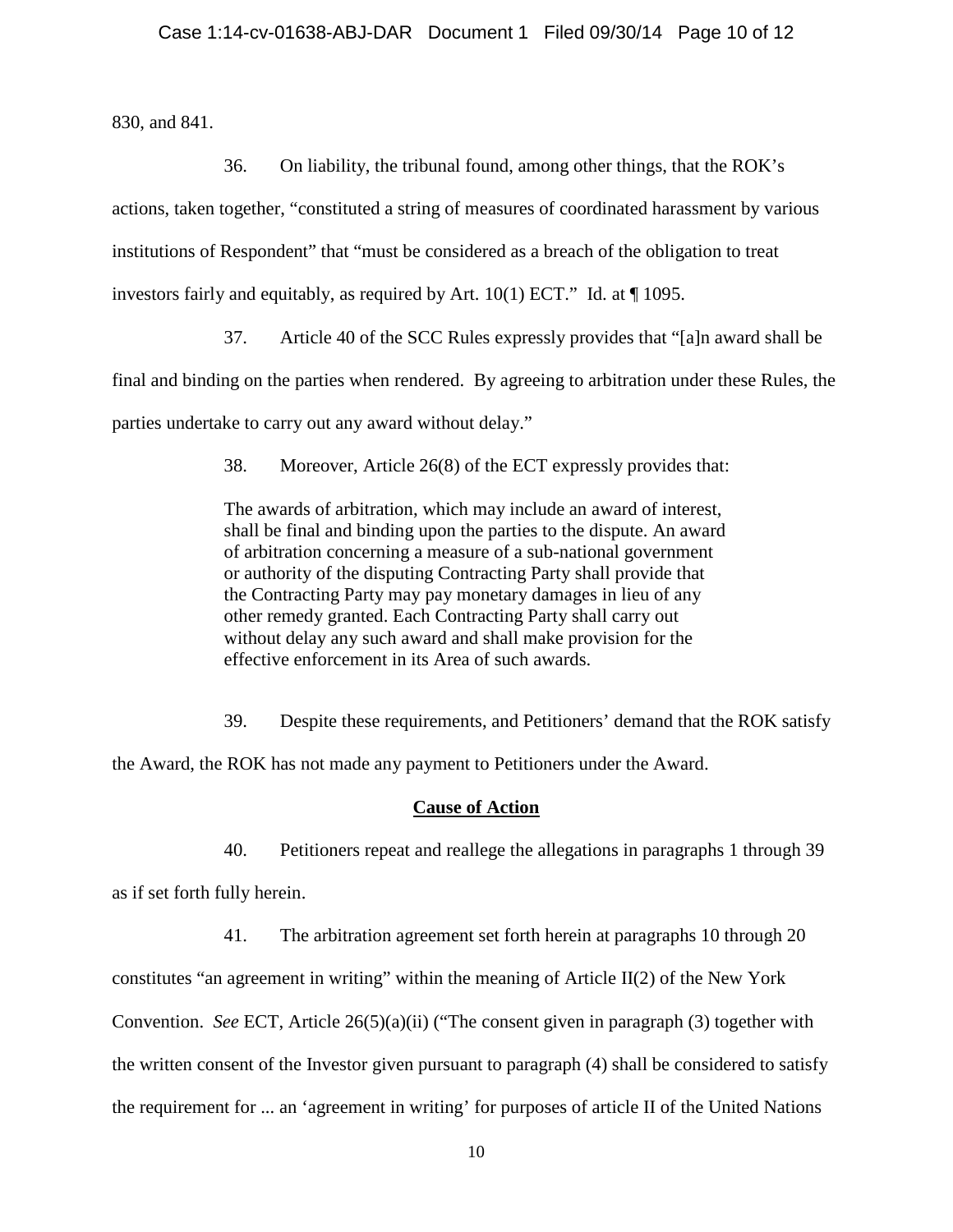### Case 1:14-cv-01638-ABJ-DAR Document 1 Filed 09/30/14 Page 11 of 12

Convention on the Recognition and Enforcement of Foreign Arbitral Awards, done at New York, 10 June 1958 (hereinafter referred to as the 'New York Convention').").

42. The Award arose out of a legal relationship that is commercial within the meaning of 9 U.S.C. § 202.

43. The Award was made in Sweden, a nation that is a signatory to the New York Convention, and which is a State other than the State where recognition and enforcement is sought hereby.

44. The Republic of Kazakhstan, Moldova, and the United States also are each signatories to the New York Convention.

45. The Award is final and binding within the meaning of the New York Convention and Chapter 2 of the FAA.

46. Upon information and belief, the ROK and its instrumentalities and agents maintain assets in the United States, and those assets are and have been used for commercial purposes in the United States and may be executed upon in satisfaction of any judgment entered in Petitioners' favor herein.

47. None of the grounds for refusal or deferral of the Award set forth in the New York Convention applies.

48. The Award is required to be confirmed pursuant to the New York Convention and 9 U.S.C. § 207.

#### WHEREFORE, Petitioners pray:

(a) That the Court enter an order pursuant to 9 U.S.C. § 207 confirming the Award against the ROK; and